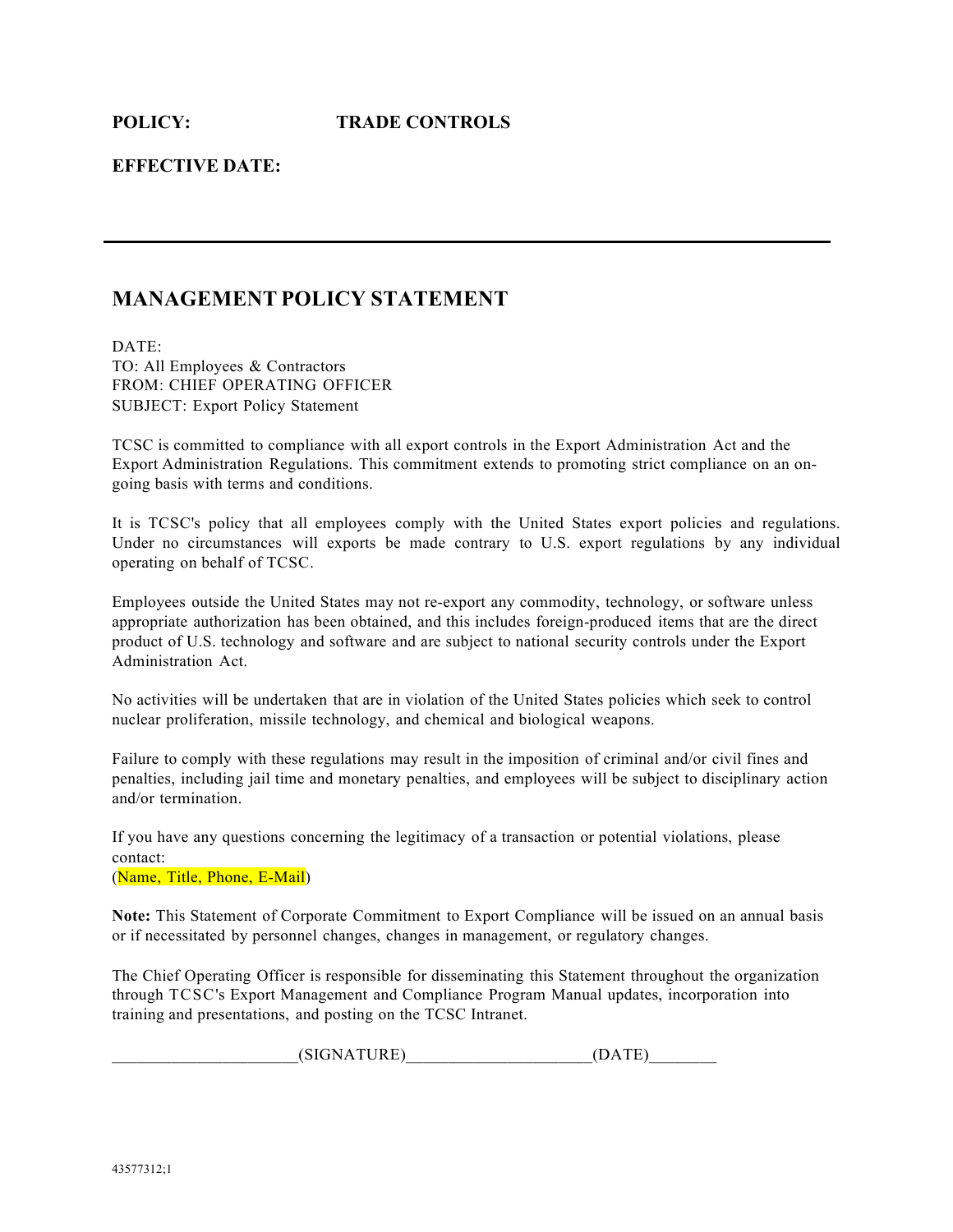### **1. Policy**

It is Company's policy to comply with all applicable export and import control laws and regulations. This Policy sets forth the requirements for proper trade compliance activities.

### **Export Controls Laws**

- It is important to ensure that the Company's global supply chain is not interrupted, and movement of goods comply with international trade regulations specific to each country's jurisdiction.
- In the U.S., the laws that govern and restrict the final destination of the sale and/or shipment of goods, software, and technology ensure that certain individuals, businesses and organizations associated with known terrorist activities do not receive items made by or from a U.S. company. The Company must adhere to trade embargoes and sanctions with respect to specific countries and individuals that may dictate partial or complete prohibition of commerce and trade. The Directorate of Defense Trade Controls and the U.S. Bureau of Industry and Security in cooperation with the Office of Foreign Assets Control are responsible for managing the licenses for the trade and sale and shipment of controlled U.S. software, goods, and technology from the U.S.
- Violations of U.S. export control laws can result in civil and criminal penalties for the Company and Covered Persons as well as suspension or denial of export privileges and debarment from U.S. Government procurement. They can also potentially result in loss of business and harm to the Company's reputation.
- When controlled technology is released to foreign nationals even within the U.S., it is considered a "deemed export" for which a license is required.

#### **General Guidelines for Compliance with Export Laws**

- Because the Company never acts as the exporter, or importer of record, its risk for trade violations is low. Nevertheless, Company employees should be aware of their responsibility and understand how to comply with U.S. export control laws or identify "red flags" so as to minimize trade violations.
- The Company must comply with export controls and licensing requirements set forth by BIS and DDTC when engaging in export activities. Export activities include: Brokering the sale or shipment of an export, shipping or providing freight forwarding services to advance the export, serving as the exporter, consignee in an export, acting as a bank or financial institution in support of the export transaction, among other things. While the Company is in the supply chain and conducts cargo screening, and could be responsible for willfully ignoring export violations of which it knows or should know, The Company should never act as exporter, freight forwarder or logistics provider for the cargo it screens.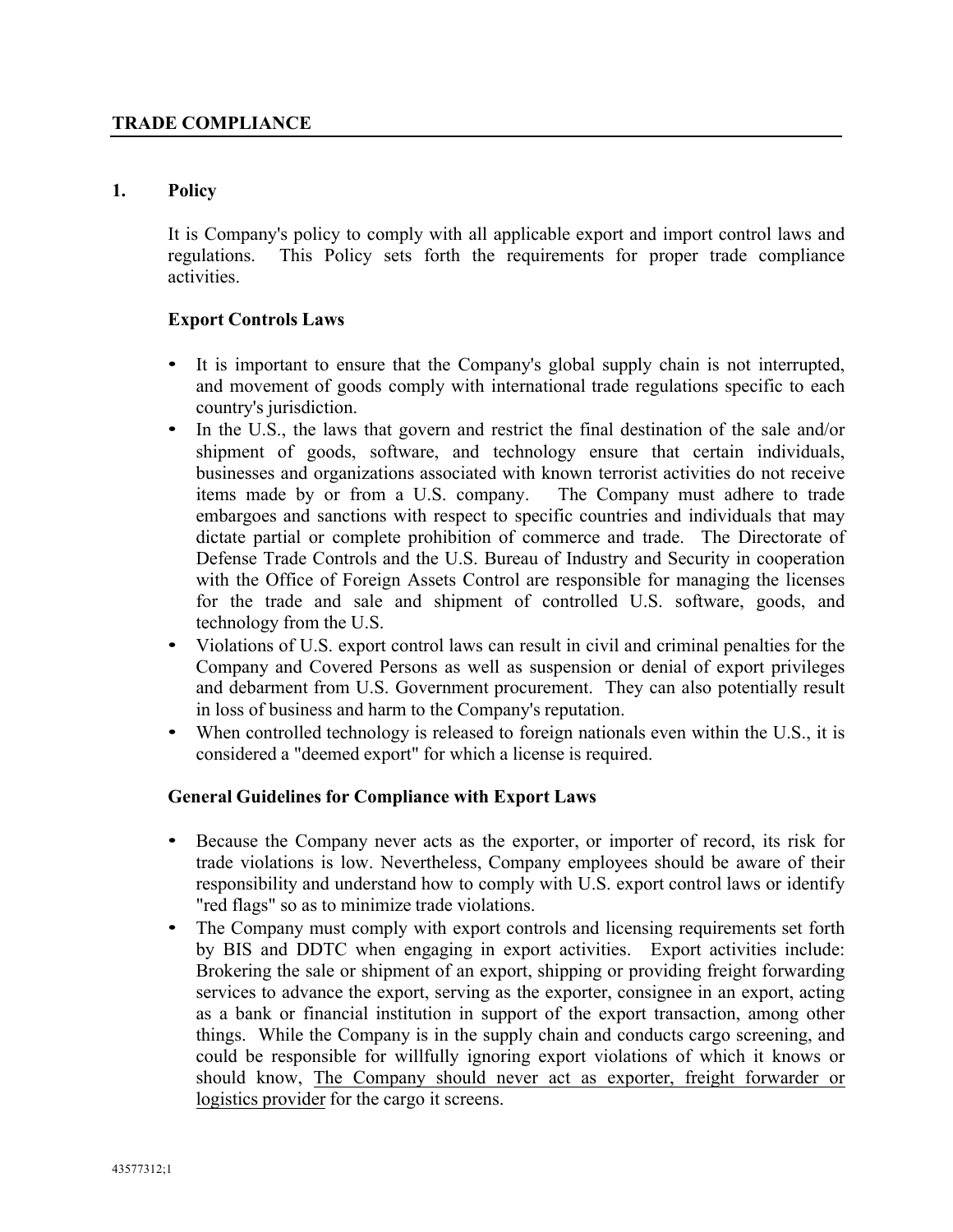- The Company should verify that all of its customers do not appear on any U.S. Control Lists.
	- o When the Company engages with a client for the first time, it should cross check this client and its affiliates and vessels and freight forwarding companies to be used in the shipment against the U.S. control lists including:
		- § Commerce Control List (CCL)
		- § United States Munitions List (USML)
		- § Nuclear Regulatory Commission Controls
		- § Presidential Orders
	- o The Consolidated Sanctions List Data Files can be found on the U.S. Department of Treasury website at: https://www.treasury.gov/resourcecenter/sanctions/SDN-List/Pages/consolidated.aspx
	- o Once the client is screened against the sanctions lists above, The Company should memorialize such verifications and results in a report, either in memorandum form or via print screens and results should be maintained in the client file.
	- o If the client, its affiliates, vessels or freight forwarding company appears on any sanctions list, the Company should HALT the transaction, and raise the issue with the Legal Department. It should NOT continue with engaging with the client until the Company's Legal Department has approved or denied working with the client.
	- o Updates to the Sanctions List should be cross-referenced against existing Company clients, freight forwarders, suppliers, vessels, financial institutions, to ensure that existing clients are not later subject to sanctions.
	- o
- Because the Company is not the exporter of record, the Company should not be engaged in the following:
	- o Shipment or movement of goods (including hand-carries) on behalf of the Company across international borders
	- o Creation of international shipping documentation such as Customs/Commercial invoice, statement of Origin or shipping waybill;
	- o Transfer of technology outside of the U.S., or within the U.S. to foreign nationals either verbally or in written form, which is subject to deemed export regulations.
- The following procedures are established to ensure export compliance:
	- o Provide accurate and complete information on exported goods where such information is required;
	- o Verify Company customers, financial institutions and other service providers are not sanctioned parties by cross referencing
- These Guidelines are to be read together with the AntiBoycott Policies set further herein, as well as the Air Cargo Screening Training Policies and Anti Corruption Policies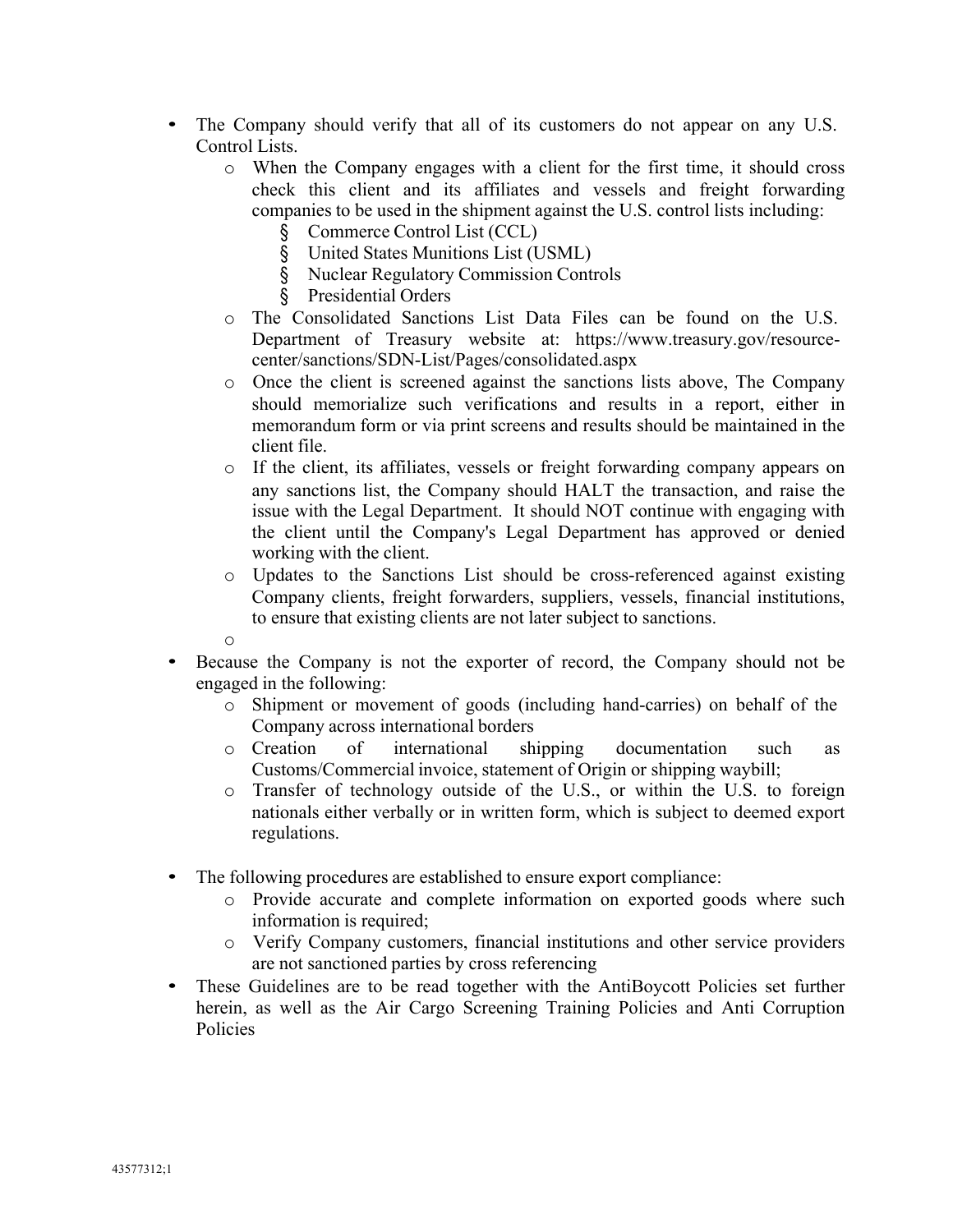# **ANTIBOYCOTT POLICY**

This Policy contains the following sections:

- 1.0 Introduction
- 2.0 Compliance with Antiboycott Laws; Scope of Coverage
- 3.0 Prohibited Activities
- 4.0 Mandatory Reporting of Boycott-Related Requests
- 5.0 Record Keeping Requirements
- 6.0 Countries Sympathetic to Arab League of Boycott of Israel
- 7.0 Boycott Red Flags
- 1.0 Introduction. This policy provides guidance regarding the procedures that The Company has put in place to comply with and minimize the risk of violations of antiboycott laws and regulations. Doing business with international entities and persons presents unique compliance risks, which could result in denial of export privileges, significant fines, sanctions and the loss of tax benefits if a violation were to occur. Many companies that operate in, or are controlled by or affiliated with companies that are located in, the Middle East comply with the Arab League boycott of Israel. The U.S. government has created antiboycott laws and regulations to counter the Arab League boycott of Israel and other unsanctioned boycotts. These laws and regulations apply to all U.S. Companies and all their subsidiaries (including non-U.S. subsidiaries).
- 2.0 Compliance with Antiboycott Laws; Scope of Coverage. It is the policy of the Company to comply fully with the U.S. antiboycott laws and regulations. This policy applies to all employees of the Company and its subsidiaries and affiliates, wherever located and all agents and representatives acting on behalf of the Company, its subsidiaries or affiliates. (Hereinafter throughout this policy, references to the Company shall be deemed to include its subsidiaries and affiliates.) This policy applies to all unsanctioned boycotts, even though the only current unsanctioned boycott is the Arab League's boycott of Israel. The Company's legal department will endeavor to update this policy in the event it becomes aware of any additional unsanctioned boycotts.
- 3.0 Prohibited Activities. The Company (and its employees, agents and representatives) shall not do any of the following:
	- Enter into any arrangements in which it refuses to deal in Israeli goods or components, work with Israeli or "blacklisted" companies, or use Israeli shipping lines.
	- Refuse to do business with or in Israel or with blacklisted companies.
	- Refuse to employ or otherwise discriminating against persons based on race, religion, sex, national origin, or nationality.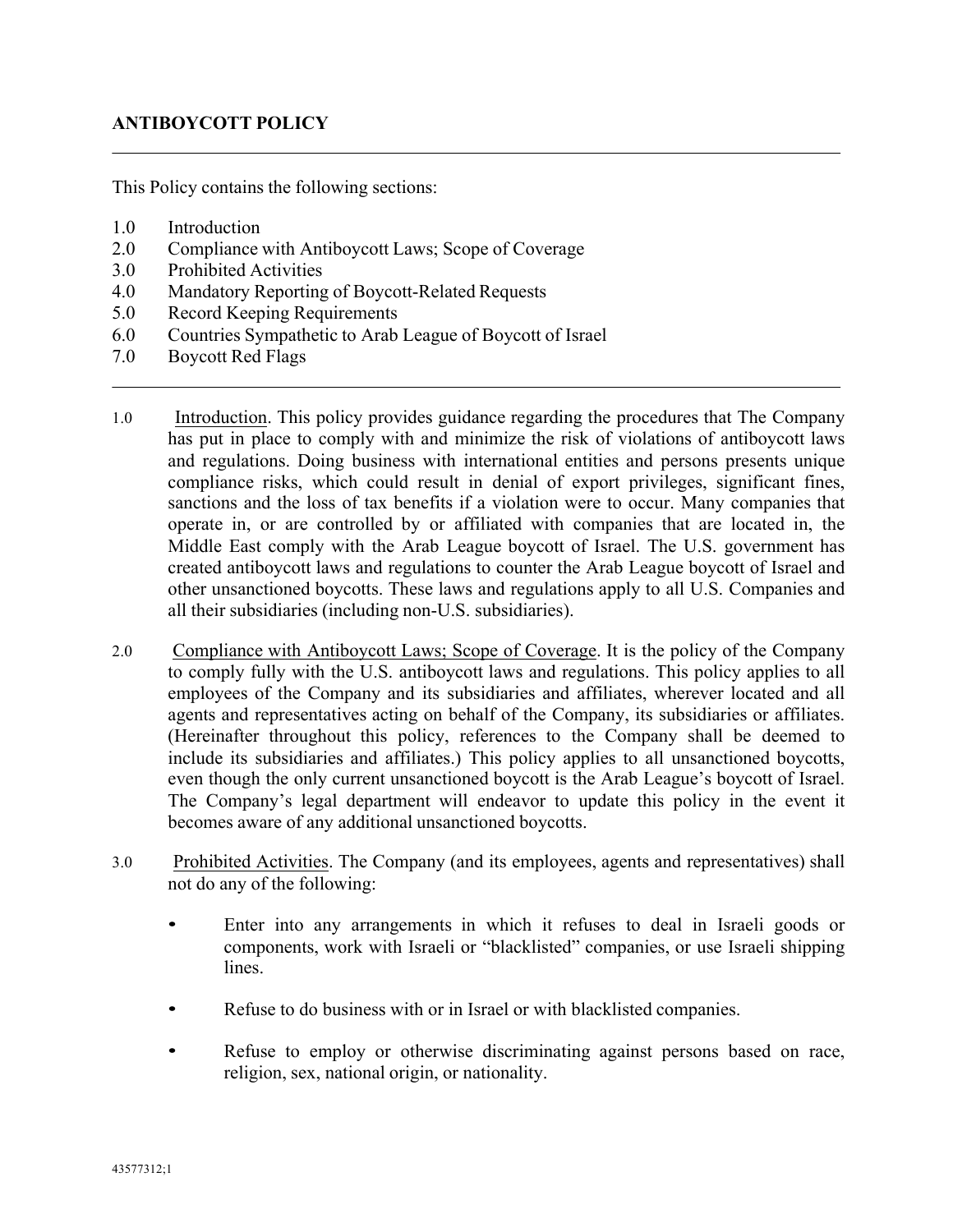- Implement letters of credit containing prohibited boycott terms or conditions.
- Provide information that is in support of the anti-Israeli boycott, including:
	- Information about business relationships with or in Israel or with blacklisted companies.
	- Information about the race, religion, sex, or national origin regarding any U.S. person.
	- Information regarding fraternal or charitable organizations that support a boycotted country.

The antiboycott laws prohibit furnishing certain information, regardless of whether the statements made are true and regardless of whether the person supplying the information supports or opposes the boycott, or whether an agreement is reached to comply with the boycott. The mere furnishing of the information, in and of itself, is a violation, whether or not it is known that the information was requested for boycott-related reasons.

- 4.0 Mandatory Reporting of Boycott-Related Requests. The Company must submit quarterly reports to the U.S. Bureau of Industry and Security (BIS) of any boycott-related requests received (even if the Company did not agree to the request) and must submit annual reports of requests to the U.S. Internal Revenue Service (IRS). While not all requests to participate in the boycott of Israel are reportable to the BIS or IRS, the determination as to whether a particular request meets an exception may only be made by the Company's legal department. Additionally, even if an exception might apply, it is likely that the Company may still be required to report that it received the request. Therefore, any employee, agent or representative of the Company that receives or becomes aware of a boycott-related request shall immediately report the same to the Company's legal department so that the Company's legal department may determine whether the request is reportable to the BIS or IRS and so that the Company may timely report all applicable requests to the BIS and the IRS.
- 5.0 Record Keeping Requirements. In addition to certain reporting obligations, the antiboycott laws and regulations require the retention of boycott-related requests for as long as five (5) years. Therefore, all boycott-related requests and all related documentation must be maintained for five (5) years.
- 6.0 Countries Sympathetic to the Arab League of Boycott of Israel. Antiboycott requests are of greatest concern when emanating from countries that either participate in the Arab League boycott of Israel or are known to be sympathetic to the goals of the boycott. As of the date of this policy, the list includes:
	- Kuwait Lebanon Libya Oman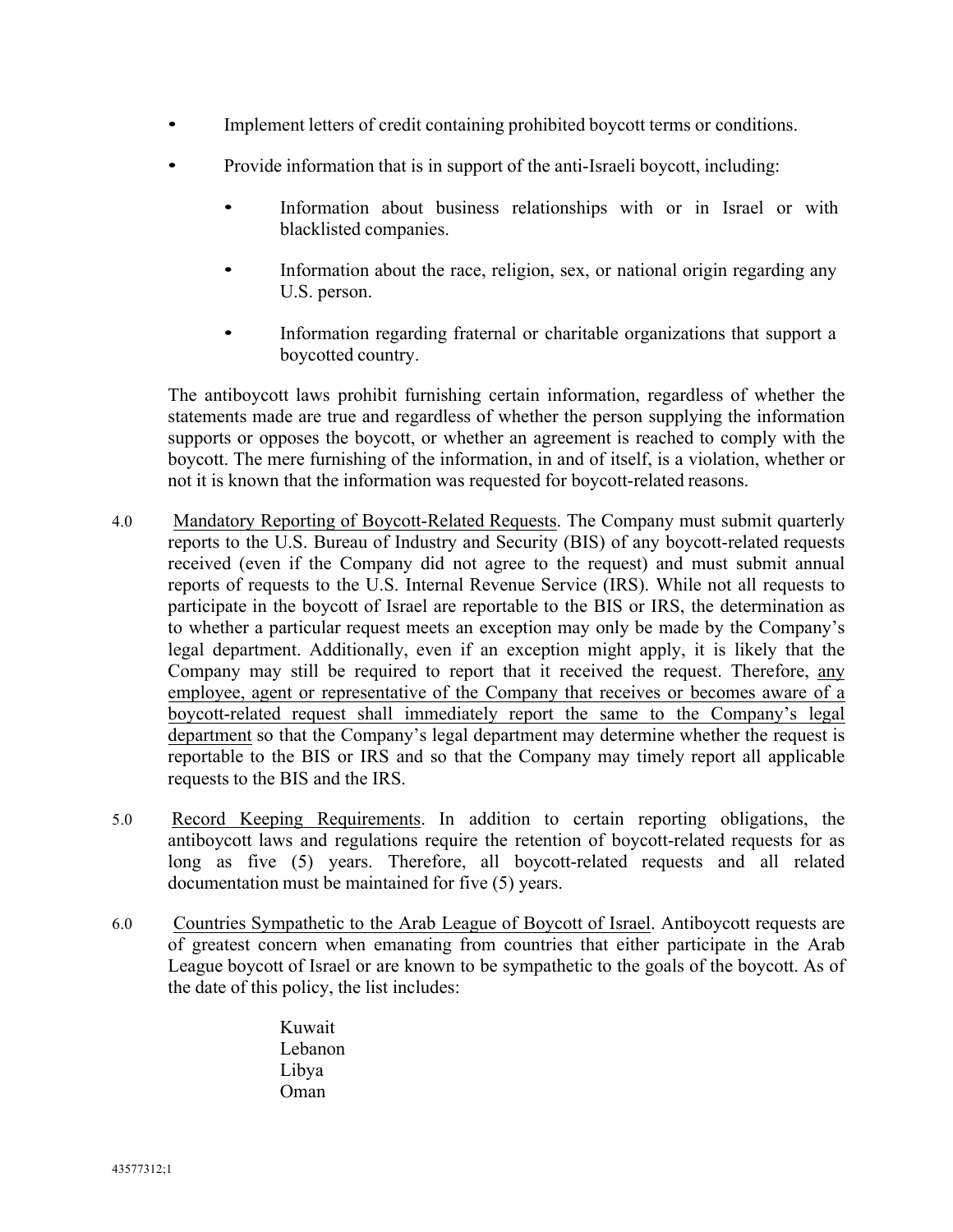Qatar Syria United Arab Emirates Republic of Yemen

- 7.0 Boycott Red flags. Language that violates antiboycott compliance requirements can come up in requests-for-proposals, contracts, invoices, letters of credit, and other documents. Particular care should be taken to review these documents carefully for any anti-Israeli or other boycott language, especially when doing business in a country sympathetic to the Arab League boycott of Israel or when doing business with companies connected to countries sympathetic to the Arab League boycott of Israel. As an aid to complying with antiboycott laws and regulations and this policy, the following are examples of potential antiboycott compliance red flags:
	- Explicit requests by a contracting party to comply with the boycott of Israel.
	- Contract language referencing prohibitions regarding Israel.
	- Contract language stating that the order will be filled with no components or parts of Israeli origin or originating from Israeli or boycotted firms.
	- Requests from a foreign partner seeking information about business relationships with Israel, Israeli companies, or blacklisted countries.
	- Contract or shipping document references to "the Arab League."
	- Requests that orders be shipped using only non-Israeli carriers.
	- Letters of credit that require, as a condition of payment, the provision of anti-Israeli certifications, anti-Israeli certificates of origin, or other boycott-related conditions.
	- Phrases such as "blacklisted companies," "Israel boycott list," "non-Israeli goods," "non-Israeli components," and "non-Israeli carriers"; and any request for information, or request to enter into a transaction, that contains the words "boycott," "blacklist," "Israel" (where the transaction does not for a legitimate business reason require referral to Israel), "Israeli goods or components," "Israeli nationals," "Jews," "Jewish," "Zionist," or any other non-business-related references to national origin, ethnicity, religion, or gender.

Examples of boycott requests are available on the following web address: http://www.bis.doc.gov/antiboycottcompliance/oacantiboycottrequestexamples.html